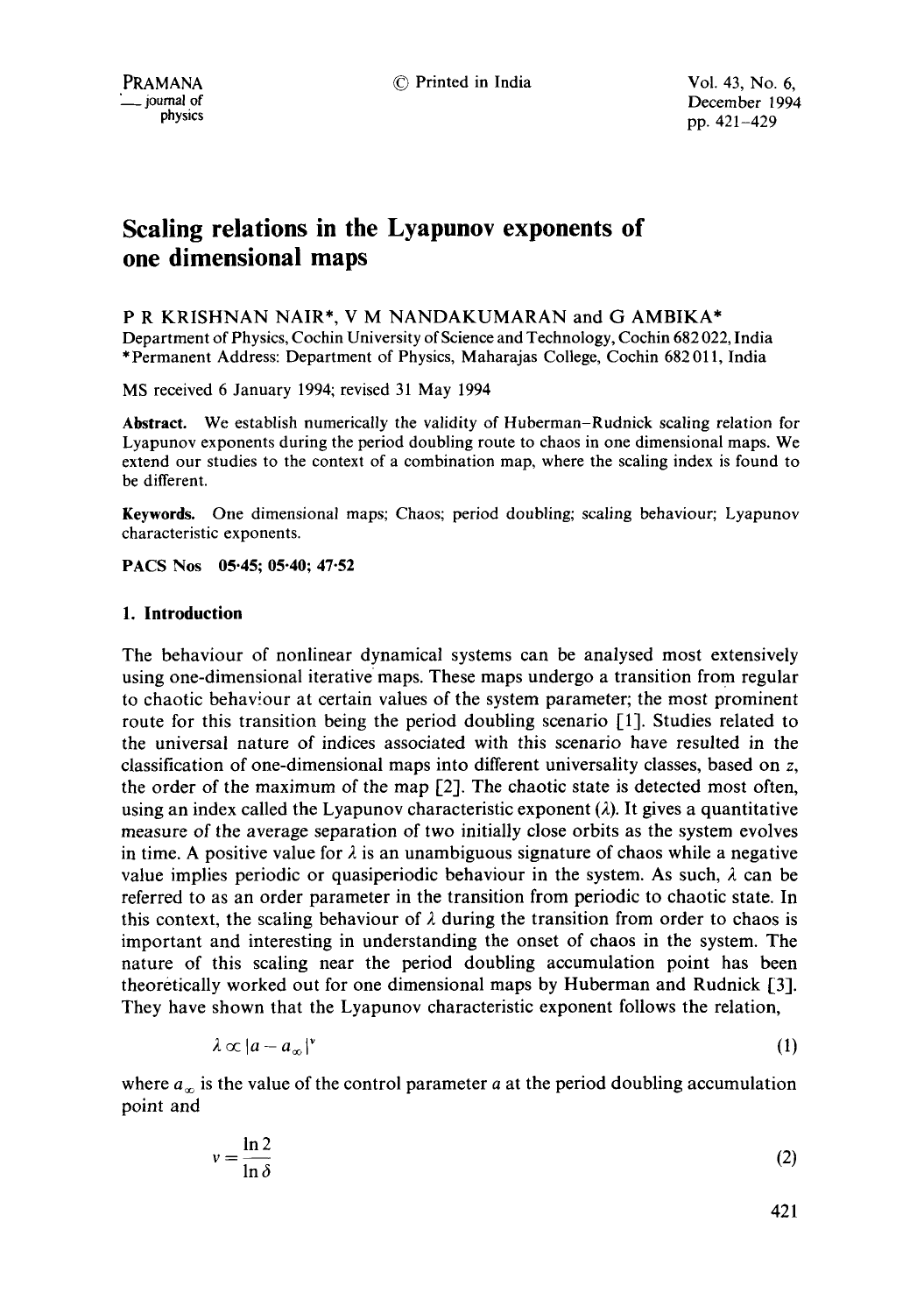## *P R Krishnan Nair et al*

 $\delta$  being the Feigenbaum universality constant. This scaling law in the context of quadratic maps has been verified experimentally using a sinusoidally driven diode circuit I-4]. A scaling theory for noisy period doubling transition to chaos has been developed by Shraiman *et al* [5] in which it is shown that in the limit of the noise amplitude tending to zero, the Huberman-Rudnick  $[H-R]$  relation is recovered.

The H-R relation indicates that the exponent v depends on z through  $\delta$  which is different for different universality classes. However, it is not clear whether v may depend on-z in some other way. To the best of our knowledge, no numerical investigations have been reported for  $z$  other than 2. In this paper, we report the results of a detailed numerical study of the scaling law near  $a_{\infty}$  in one dimensional maps for different z values. We prove the universal validity of the  $H-R$  relation and at the same time extend the studies to combination maps. Such maps, when combined using maps belonging to the same universality class and therefore with the same  $\delta$  value are found to have different scaling indices.

This paper is organized as follows. In  $\S 2$  we give the details of our numerical analysis for maps of different universality classes. The period doubling accumulation point  $a_{\infty}$  for different z-values are determined and the nature of the scaling of  $\lambda$ obtained by plotting  $\log \lambda$  against  $\log |a-a_{\infty}|$ . In §3 we extend the analysis to a combination map defined there. The salient features of this map during the onset of chaos and the scaling of its  $\lambda$  are included. Our concluding remarks and comments are given in § 4.

### 2. Scaling **law for general one-dimensional maps**

We start by considering maps of the form,

$$
X_{n+1} = 1 - a_1 |X_n|^2 \tag{3}
$$

defined on the interval  $(-1, 1)$ , with the control parameter  $a_1$  lying between 0 and 2. This is a unimodal map with the critical point  $X_c = 0$ ; z denotes the order of the maximum at  $X_c$ . This map can be transformed into one on the unit interval (0, 1) by a nonlinear transformation [1].

The transformed map then becomes

$$
X_{n+1} = f(X_n) = \left(\frac{a}{4}\right) - 2^{(z-2)}a\left|X_n - \frac{1}{2}\right|^2\tag{4}
$$

with  $0 < a < 4$  and  $X_c = \frac{1}{2}$ .

The Lyapunov characteristic exponent in the context of such maps is defined as

$$
\lambda = \lim_{N \to \infty} \frac{1}{N} \sum_{i=0}^{N-1} \ln |f'(X_i)|
$$
 (5)

This can be used as such in the computation of  $\lambda$  for different z-values [6]. However, a numerical analysis poses the following difficulties. Since round off errors may possibly build up in a computer,  $\lambda$  can be computed only by setting an upper bound for  $N$  which may lead to some truncation error. In our computations  $N$  is fixed as 10,000. Again the proximity of a large number of periodic windows within the chaotic regime near the accumulation point reduces the number of useful values of  $\lambda$ , especially for large values of z. But this can be overcome to some extent by adding a very weak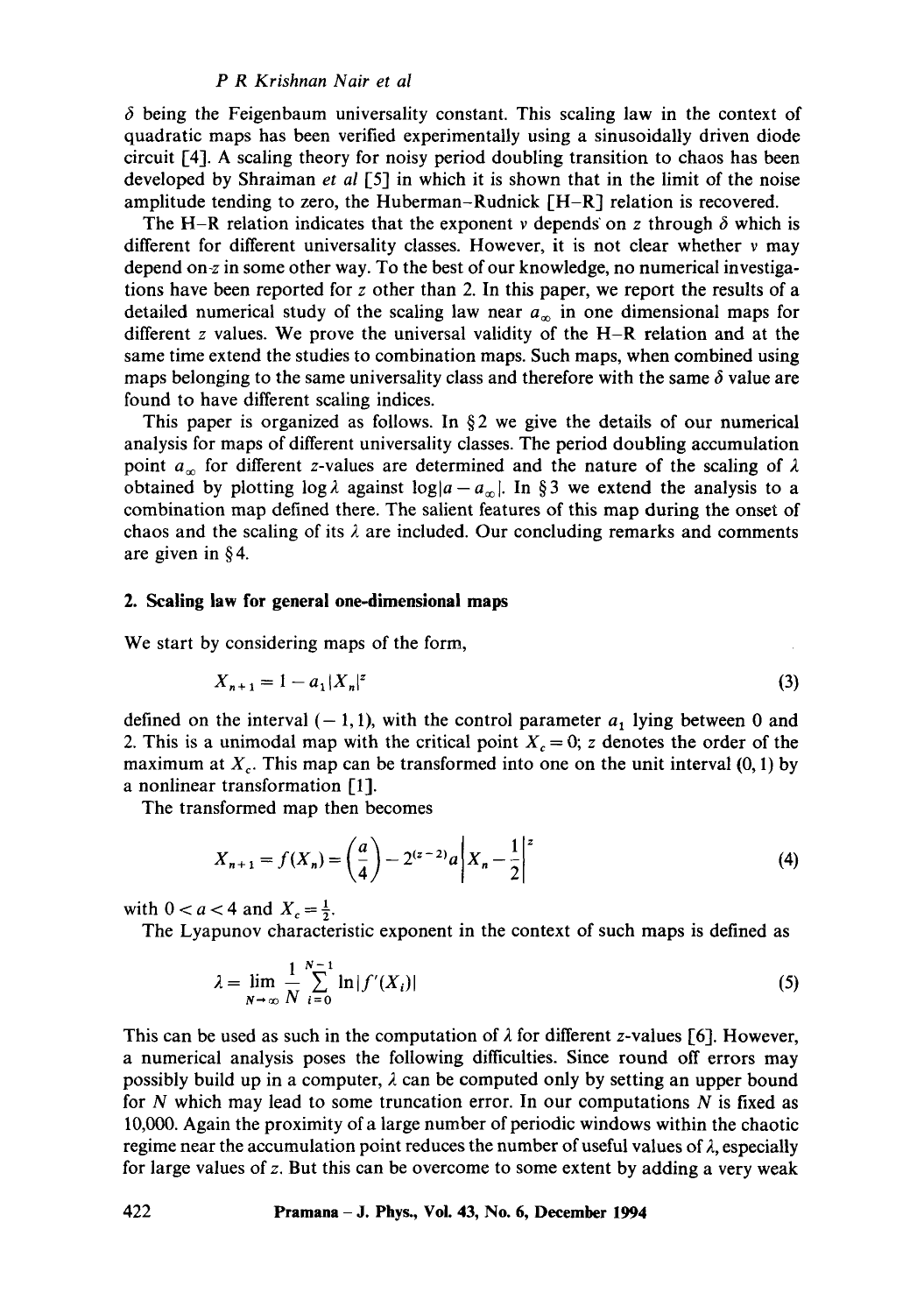

Figure 1. Variation of  $a_{\infty}$  with z, the order of the maximum of the map. Note that as z increases, the chaotic regime  $a_{\infty} < a < 4$  shrinks and becomes very narrow for  $z > 10$ .

noise to the system. Such a noise term smoothens the curve for  $\lambda$  against a [7]. Thus for high values of z, we added a small amplitude noise term  $\approx 10^{-15}$ , for computational purposes.

Starting with  $z = 1.2$ , the  $\lambda$  values for the map (4) are computed with values of a increased in small steps. The value of  $a_{\infty}$  at which transition to chaos is roughly estimated as that value of a at which  $\lambda$  changes from negative to positive value for the first time. Then the value of  $a$  is varied in further small steps around this rough estimate and a better value for  $a_{\infty}$  is obtained. Continuing this process, the value of  $a_{\infty}$  is determined up to an accuracy of  $10^{-6}-10^{-8}$ . The Lyapunov characteristic exponent ( $\lambda$ ) is then computed for a number of values of  $a > a<sub>x</sub>$  and very near to  $a_{\infty}$ . This was repeated for different z-values.

For higher values of z,  $\lambda$  in the chaotic side near  $a_{\infty}$  changes to negative values quite often. This is due to the presence of a large number of periodic windows in the chaotic regime. The variation of  $a_{\infty}$  with z is sketched in figure 1. For large z, the value of  $a_{\infty}$  approaches the fully chaotic limit  $a = 4$  and the entire chaotic regime shrinks to a narrow region in the parameter space. Since the chaotic regime has to accommodate all the periodic windows, it is clear that a large number of periodic windows will be found near  $a_{\infty}$ , especially for high values of z. The addition of a small noise can wash out the fine structure of the periodic windows in the chaotic region. For  $z \ge 2$ , we added a Gaussian noise of zero mean and variance 0.2. The typical strength for the noise amplitude was  $10^{-15}$ . Such a low noise cannot seriously affect the scaling behaviour of the system. It is to be emphasized that even with noise, the problem of periodic windows cannot be completely overcome. Thus for very high z-values ( $z \ge 4$ ), we report the envelope scaling for  $\lambda$ , with the periodic windows avoided.

For each value of z, we obtain a plot of log  $\lambda$  against log  $|a - a_{\infty}|$  and the line of best fit is drawn. Its slope gives an estimate of v. A typical log-log plot is presented in figure 2. From the available values of  $\delta$  for different z-values [8], the theoretical value for  $v$  using (2) is calculated. These results are compared in table 1. Giving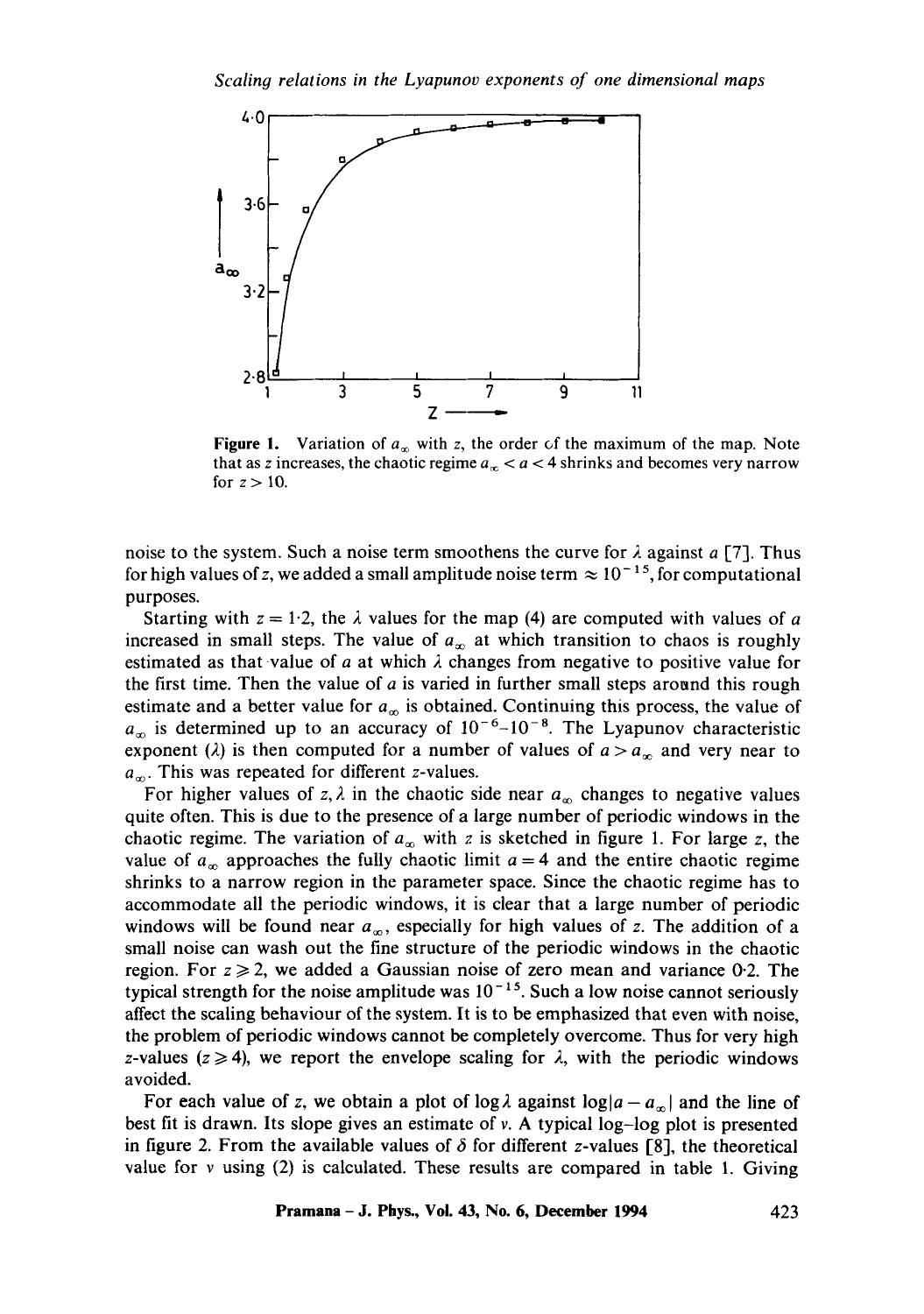

Figure 2. A typical log-log plot of  $\lambda$  vs  $(a - a_{\infty})$  for  $z = 1.2$ . The slope of the line gives the scaling exponent v.

| z, calculated numerically and using $H-R$ relation. |                   |                                            |  |
|-----------------------------------------------------|-------------------|--------------------------------------------|--|
| Order of<br>maximum(z)                              | $\nu$ (numerical) | $v$ (using H-R)<br>$=$ (ln 2/ln $\delta$ ) |  |

**Table** 1. The scaling index v for different values of

| Order of<br>maximum(z) | $v$ (numerical) | $v$ (using $H-R$ )<br>$=$ (ln 2/ln $\delta$ ) |  |
|------------------------|-----------------|-----------------------------------------------|--|
| 1.2                    | 0.60171         | 0.6057799                                     |  |
| 1.5                    | 0.52281         | 0.5192090                                     |  |
| 2.0                    | 0.42117         | 0.4498200                                     |  |
| $3-0$                  | 0.40711         | 0.3834490                                     |  |
| 40                     | 0.30117         | 0.3489280                                     |  |
| 5.0                    | 0.29953         | 0.3266080                                     |  |

allowance for possible computational errors, we can say that there is excellent agreement with the H-R scaling relation.

## **3. Combination of two maps of the quadratic family**

We consider the dynamics of a combination map obtained by combining a sinusoidal map with the well known logistic map. This map is thus an example of a two parameter one dimensional map and is given by,

$$
X_{n+1} = f(X_n, \mu, A) = \mu X_n (1 - X_n) - A \sin(\pi X_n). \tag{6}
$$

Here both the maps  $f_1(X_n, \mu) = \mu X_n(1 - X_n)$  and  $f_2(X_n, A) = A \sin(\pi X_n)$  belong to the same universality class viz, the quadratic family.

The map defined in (6) has an extremum at  $X = \frac{1}{2}$  which is a second order maximum for A ranging from  $(\mu/4 - 1)$  to  $(2\mu/\pi^2)$  while it is a minimum for  $2\mu/\pi^2 < A < \mu/4$ . Thus there is a point of inflexion at  $X = 1/2$  when  $A = 2\mu/\pi^2$ . Consequently  $f(X_n, \mu, A)$ is one humped for  $(\mu/4 - 1) < A < 2\mu/\pi^2$  and two humped for  $2\mu/\pi^2 < A < \mu/4$ . For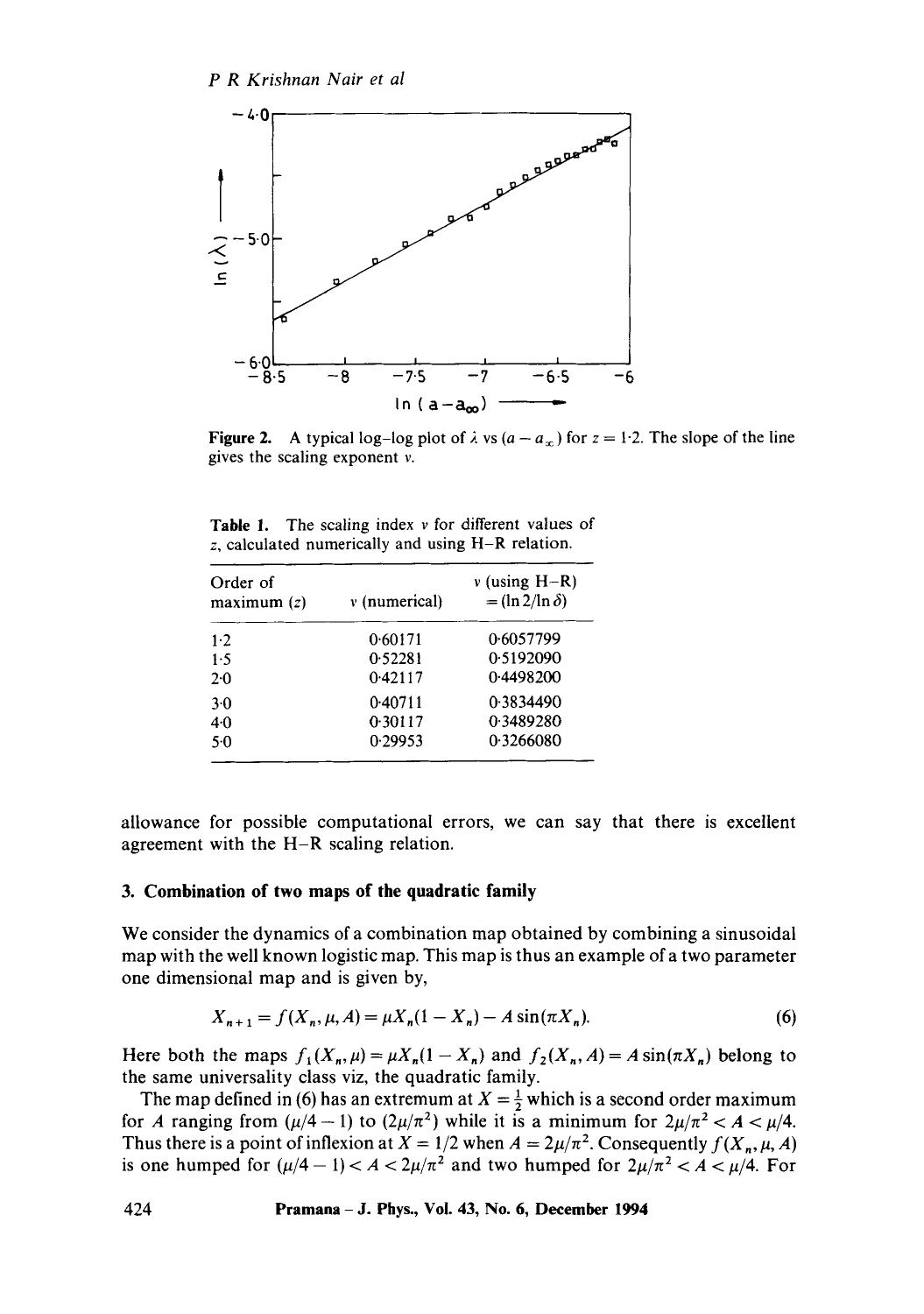

Figure 3. The combination map  $f(X)$  given in (6) for  $\mu = 4$ . The curves correspond to  $A = 0$ , 0.5,  $8/\pi^2$ ,  $3/\pi$  and 1 in that order from top to bottom.

any value of  $\mu$ , the corresponding minimum value for A is ( $\mu/4 - 1$ ) and this occurs as  $f(X_n, \mu, A)$  becomes equal to 1. Likewise the maximum value of A for a given value of  $\mu$  is  $\mu/4$  which occurs as  $f(X_n, \mu, A)$  becomes equal to zero. These features are made evident in figure 3 where  $f(X_n, \mu, A)$  is plotted as a function of  $X_n$  for different values of A, keeping  $\mu = 4$ . We thus observe that the parameter A must lie between ( $\mu/4 - 1$ ) and ( $\mu/4$ ) so as to keep the iterates of the combined map within the unit interval (0, 1).

With  $\mu$  fixed at 4, we do a detailed numerical analysis of the system in (6). The parameter  $A$  is increased slowly in steps of 0.001 and a bifurcation diagram is drawn (figure 4). It is interesting to note that the system retraces the entire period doubling route to chaos in the reverse order as A is slowly tuned and finally settles down to a one cycle for  $A \ge 0.2435$ . Here, the effect of the combination of the sinusoidal term to the logistic one is to reduce the height of the maximum at  $X = 1/2$  as the parameter A is increased, as is clear from figure 3. Further, if we start from a value of  $\mu$ corresponding to one of the periodic cycles of the logistic map, by applying a negative value for A, the system can be brought to chaotic state.

It can be shown that in the one humped region of the map viz,  $(\mu/4 - 1) < A < 2\mu/\pi^2$ , the Schwarzian derivative of the function  $f(X_n, \mu A)$  is negative over the entire range  $(0, 1)$  for X. This means that period doubling is generic in the system [9].

By changing the value of  $\mu$ , a parameter space plot for the system is drawn (figure 5). This gives details regarding the transition from chaos to order and vice versa. For each chosen value of  $\mu$ , the Lyapunov characteristic exponent is calculated by varying A in steps of 0.001 and  $A_{\infty}$  is determined as before. The thick line that represents the values of  $A_{\infty}$  for each value of  $\mu$  is thus the transition line between order and chaos. The lines parallel to it (only two are shown in figure 5) represent the bifurcation curves along which each period doubling occurs. The shaded region corresponds to the chaotic regime of the system, where the L.C.E is generally positive, except for windows of periodicity within the chaotic regime. The lowermost line corresponds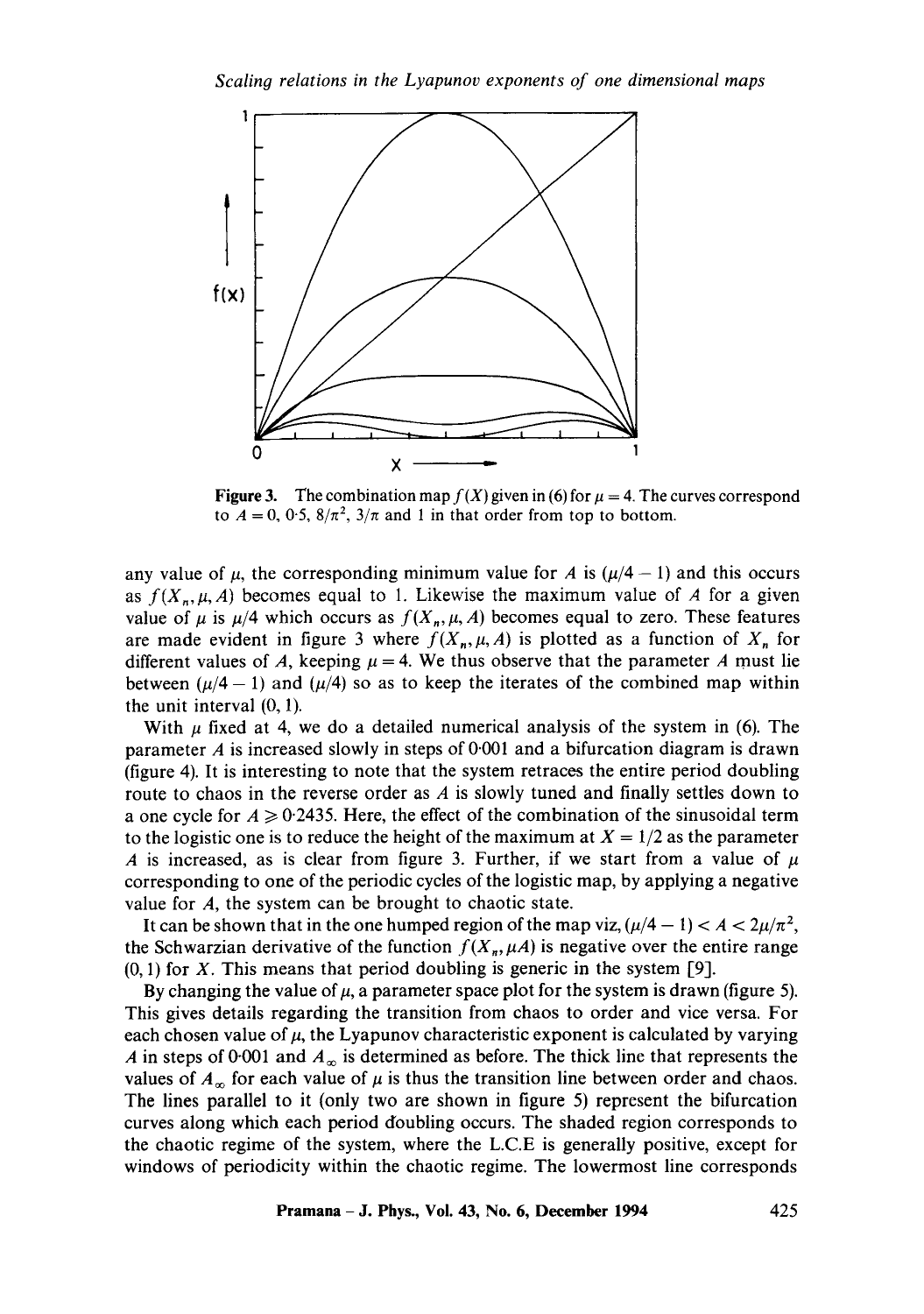

**Figure 4.** Bifurcation structure of the map in (6). With  $\mu = 4$  and  $A = 0$ , the system is fully chaotic. As  $A$  is slowly tuned, periodic cycles are traced in the reverse direction.



Figure 5. The parameter space  $(\mu, A)$  of the combination map. The thick line represents the transition from order to chaos while the lines parallel to it, are the bifurcation curves.

to  $A = (\mu/4 - 1)$ . By extending this line upwards, we observe that we can increase the value of  $\mu$  beyond  $\mu = 4$  also, by taking suitable high values for A.

Since the bifurcation curves in the parameter space  $(\mu, A)$  are parallel lines, it is clear that the Feigenbaum index  $\delta$  defined in terms of the bifurcation values  $A_n$  for fixed  $\mu$ , must be the same as the  $\delta$  for the logistic map alone.

# *Scalin9 of the Lyapunov exponent*

In order to investigate the scaling behaviour of  $\lambda$  for the combination map, we use the same numerical procedure discussed in §2. Keeping the value of  $\mu = 4$ ,  $\lambda$  for the

**426 Pramana- J. Phys., Vol. 43, No. 6, December 1994**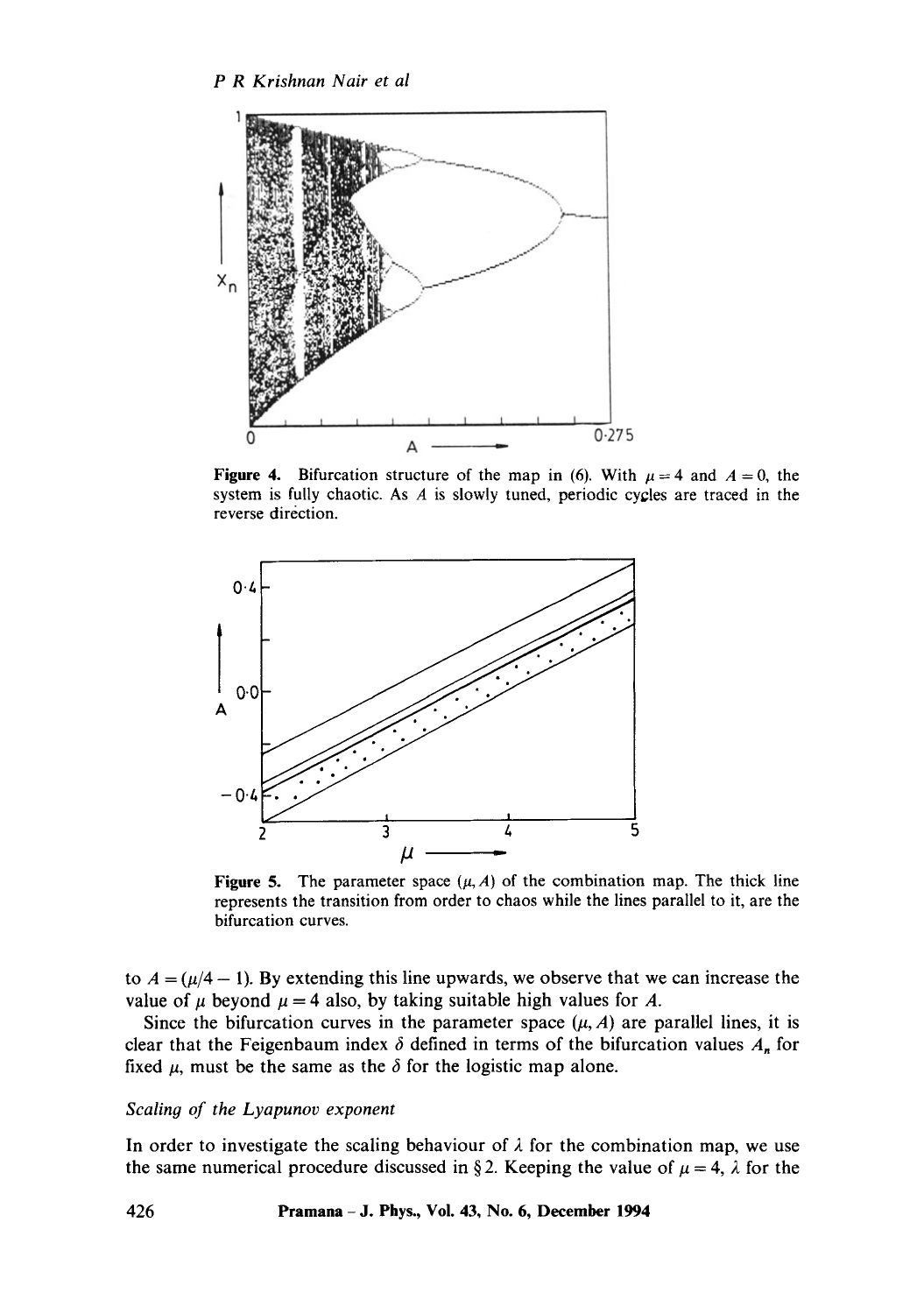**Table 2.** The scaling index  $\nu$  and accumulation point  $A_{\infty}$  for the combination map considered in § 3, for various values of  $\mu$ .

| μ   | $A_{\infty}$    | ν         |
|-----|-----------------|-----------|
| 3.0 | $-0.1382968450$ | 0.9989838 |
| 3.5 | $-0.0170178750$ | 0.9677731 |
| 4·0 | 0.1046909450    | 0.9936844 |
| 32  | 7.2212675805    | 0.9996790 |

system is computed by slowly varying the parameter  $A$ . This enables us to obtain the value of  $A_{\infty}$ , the parameter value at which transition from chaos to order occurs, up to an accuracy of  $10^{-8}$ . Then the value of A is varied in steps of  $10^{-8}$  around  $A_{\infty}$  and the corresponding values of  $\lambda$  are determined. The slope of the line of best fit obtained by plotting  $log|\lambda|$  against  $log|A - A_{\infty}|$  is determined as the scaling index v. This is repeated for  $\mu = 3.5$  and 3 also. We then extend the investigations for a very high value of  $\mu$  namely  $\mu = 32$ . Here, the parameter A can vary from 7 to 8. In the latter case, the combination map is two humped from the very beginning. The results are presented in table 2.

From table 2, it is clear that in all the cases studied for the combination map, the scaling index is entirely different from that for the logistic map. The scaling index for the combination map is almost unity for all the cases considered. It is to be noted that this map has the same  $\delta$  as the quadratic map. This would mean that the scaling relation in this case does not follow the H-R law. From the log-log plot for the combination map given in figure 6, it is evident that the points lie exactly along a straight line. The proximity of the periodic windows does not seem to hinder the numerical computations in this case. This could mean that periodic windows are less in number or they have been smeared out by the additional term in the map.

In an attempt to see why the combination map does not follow the  $H-R$  scaling relation, we carried out a detailed numerical analysis of the chaotic regime of the map. The control parameter  $\vec{A}$  is slowly and carefully varied and a series of bifurcation



Figure 6. The LCE scaling for the combination map,  $\ln|A-A_{\infty}|$  is plotted against ln| $\lambda$ |. Here, the value of  $\mu = 32$ . v in this case is found to be  $\approx 1$ .

**Pramana - J. Phys., Vol. 43, No. 6, December 1994** 427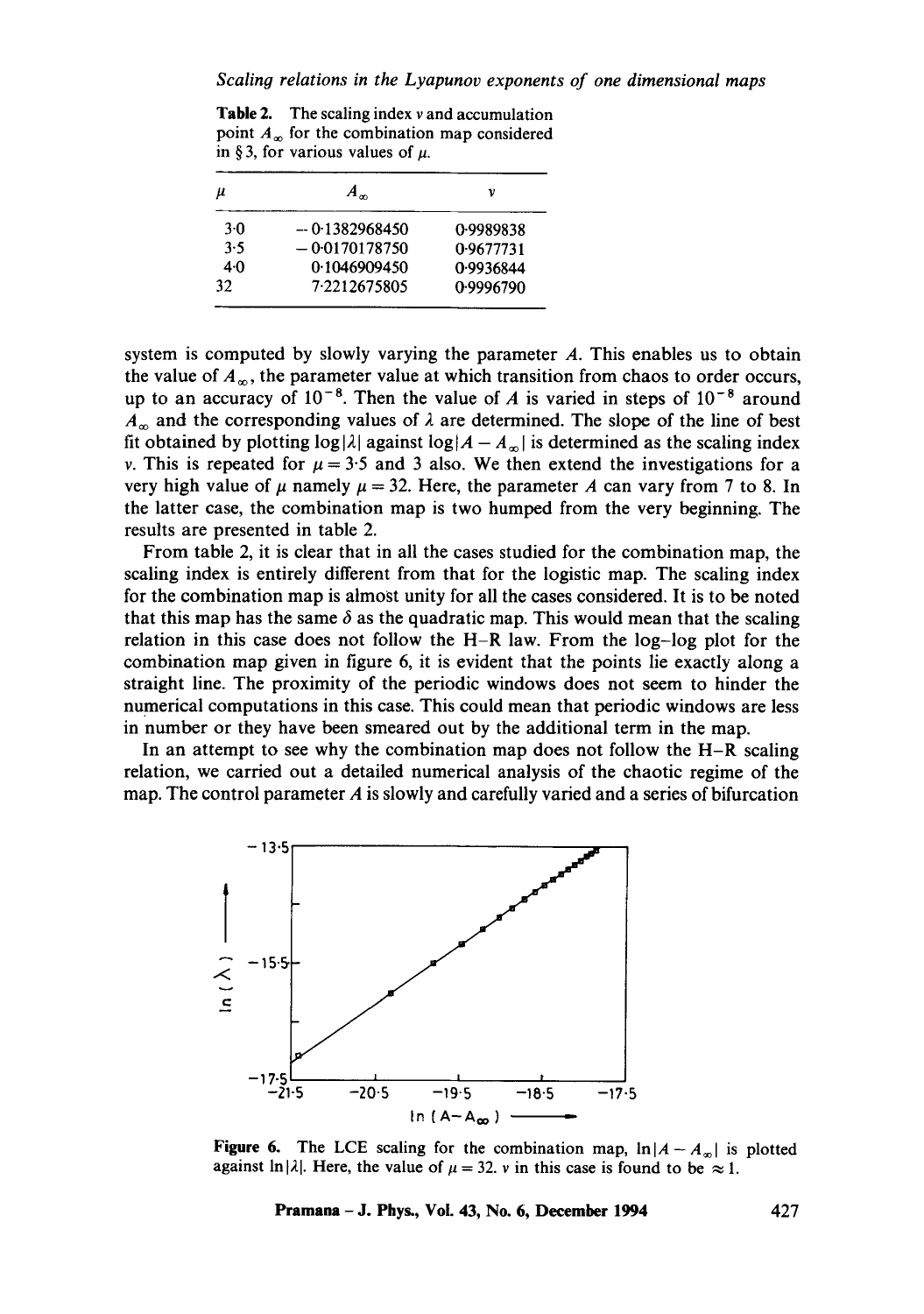## *P R Krishnan Nair et al*

**Table** 3. Parameter values for successive bifurcations of the chaotic band of the combination map and its convergence rate  $\delta_n$ .

| Parameter value<br>$(A_n)$ | Convergence rate<br>δ. |
|----------------------------|------------------------|
| 0.07909091                 |                        |
| 0.09954546                 |                        |
| 0.10360000                 | 5.0449130              |
| 0.10444000                 | 4.8267857              |
| 0.10463500                 | 4.3076923              |
| 0.10467600                 | 4.7560975              |
| 0.10468445                 | 48235300               |
| 0.10468625                 | 4.7222222              |



**Figure** 7. The band structure of the combination map on an enlarged scale. As A increases towards  $A_{\infty}$ , merging of bands take place.

diagrams are drawn on an enlarged scale. This enabled us to observe the fine structure of the chaotic bands. With  $\mu = 4$  and  $A = 0$ , the system is in the fully chaotic state. As A is increased towards  $A_{\infty}$ , the chaotic band undergoes a series of bifurcations. After each bifurcation, one of the branches is taken and the bifurcation diagram is drawn on an enlarged scale. The control parameter is increased in very small steps and the next bifurcation point is obtained. Continuing this process, we could trace out the values of  $A$  up to the 8th stage of band bifurcation. The values of  $A$  at which successive band bifurcations occur and the convergence rate  $\delta_n$  calculated in terms of these A-values are presented in table 3. With further increase of the control parameter A towards  $A_{\infty}$ , recombination of bands is seen. Figure 7 shows the corresponding bifurcation diagram, in which merging of bands can be seen. Thus it is clear that in the case of the combination map, band bifurcation does not take place